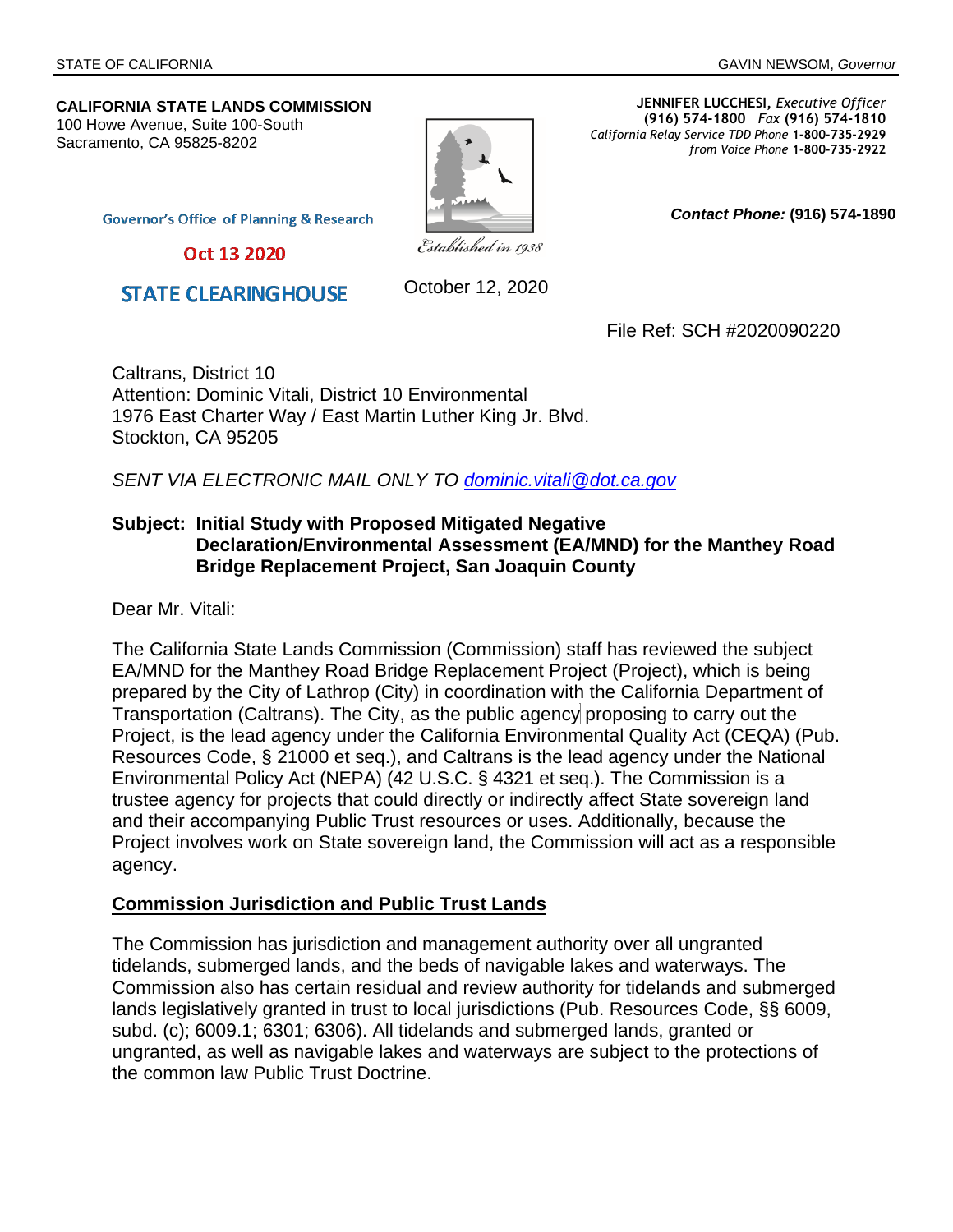As general background, the State of California acquired sovereign ownership of all tidelands and submerged lands and beds of navigable lakes and waterways upon its admission to the United States in 1850. The state holds these lands for the benefit of all people of the state for statewide Public Trust purposes, which include but are not limited to waterborne commerce, navigation, fisheries, water-related recreation, habitat preservation, and open space. On tidal waterways, the State's sovereign fee ownership extends landward to the mean high tide line, except for areas of fill or artificial accretion or where the boundary has been fixed by agreement or a court. On navigable non-tidal waterways, including lakes, the state holds fee ownership of the bed of the waterway landward to the ordinary low-water mark and a Public Trust easement landward to the ordinary high-water mark, except where the boundary has been fixed by agreement or a court. Such boundaries may not be readily apparent from present day site inspections.

On December 9, 2003, the Commission authorized Lease PRC 8496 with the City for the continued use and maintenance of the existing Manthey Road Bridge (old Highway 50 bridge) and proposed construction of a bike/pedestrian bridge. The lease is for 25 years, beginning December 9, 2003. However, the Project will require a lease application either to ame[nd the existing lease](https://oscar.slc.ca.gov/) or to request a new lease. (The application is available at OSCAR.slc.ca.gov.) The Commission's jurisdiction for both the existing lease and proposed Project areas is the San Joaquin Riverbed up to the ordinary high-water mark.

Promotion of public access to and use of California's navigable waters is a mandate of the California Constitution (Article 10, Section 4), a condition of statehood in the Act of Admission (Vol. 9, Statutes at Large, page 452), and a responsibility of State agencies pursuant to the Public Trust Doctrine, and in this case the Legislature has provided for a process to be followed regarding promoting access at bridge sites in the California Streets and Highways Code section 1809. During the design hearing process, the City of Lathrop is required to prepare a report on the feasibility of providing public access to the waterway for recreational purposes and determine if such public access will be provided.

# **Project Description**

The City proposes to replace the two-lane Manthey Road Bridge to improve safety for the bridge and immediate area, to provide circulation for current and future development, and to improve multimodal transportation across the San Joaquin River. The existing bridge is structurally deficient and functionally obsolete.

From the Project Description, Commission staff understands that the Project would include the following components (with associated construction footprints) that have potential to affect State sovereign land:

- Bridge support piles: The new bridge would be supported by three sets of two piers with cast-in-steel shell piles in the river.
- Temporary barge or trestle piles and cofferdams/steel casings: Impact pile driving would occur for the temporary trestle piles and/or the barge spud piles as well as to place the cofferdams for river dewatering.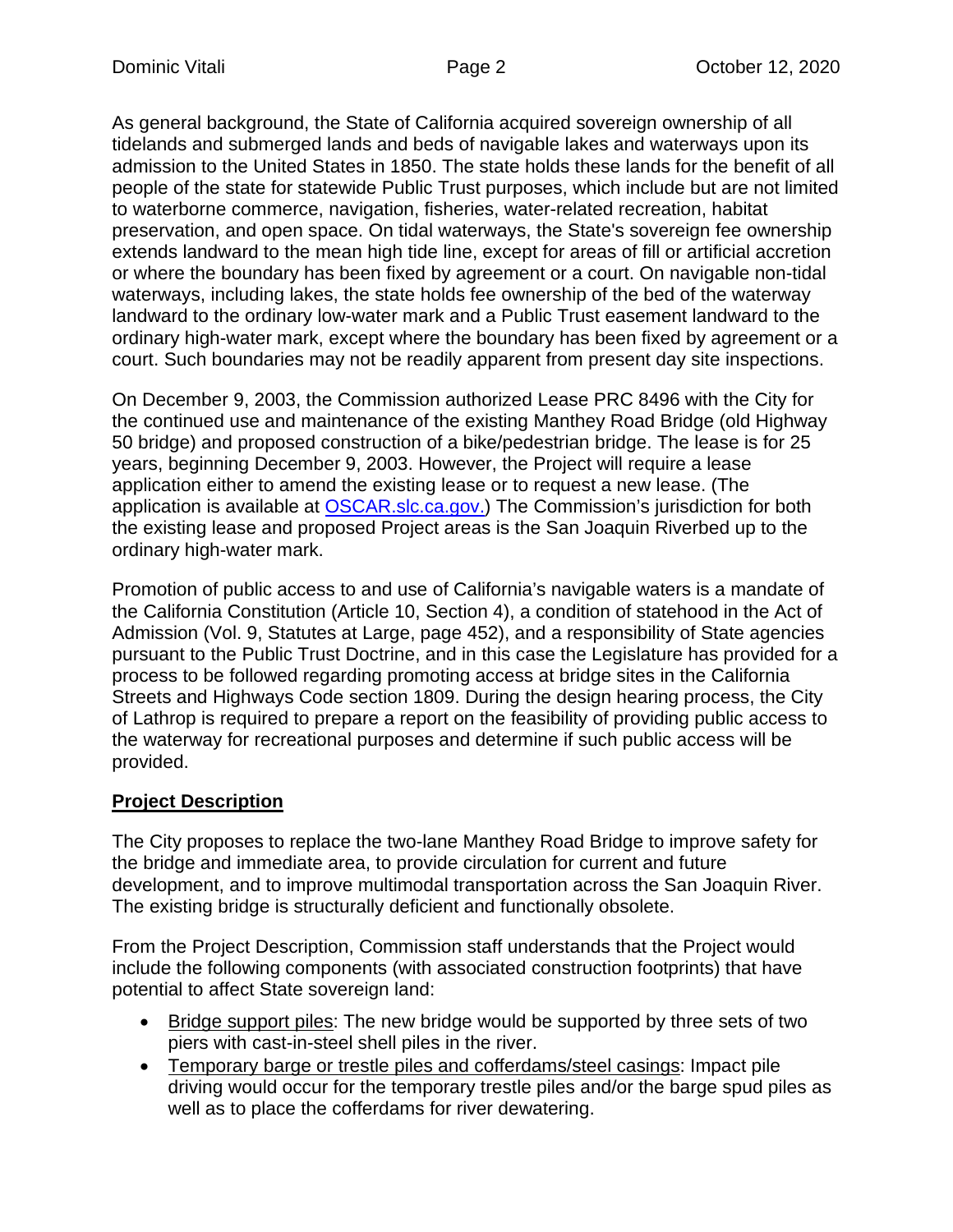Demolition: The existing bridge foundations would be removed to three feet below the mudline, and the existing timber piles would be left in place. The EA/MND does not describe how the existing bridge structure would be removed.

## **Environmental Review**

Commission staff requests that the City consider the following comments on the Project's EA/MND to ensure that impacts to State sovereign land are adequately analyzed for the Commission's use of the EA/MND to support a future lease approval for the Project.

## General Comments

1. Deferred Mitigation: In order to avoid the improper deferral of mitigation, mitigation measures (MMs) must be specific, feasible, and fully enforceable to minimize significant adverse impacts from a project, and "shall not be deferred until some future time." (State CEQA Guidelines, §15126.4, subd. (a)(1)(B).) The EA/MND evaluates potential impacts for each affected resource section while considering "project features, which can include both design elements…and standardized [Caltrans] measures…" However, several avoidance and minimization measures (AMMs) in Sections 3.2.4 (Biological Resources), 3.2.9 (Hazards and Hazardous Materials), and 3.2.18 (Tribal Cultural Resources) do not appear to involve design elements and may require site-specific information and analysis. For example, noting that a Post Review Discovery and Monitoring Plan (Mitigation Measure CUL-1) to reduce tribal cultural resource impacts will be prepared, without calling out the specific activities that will be included to reduce impacts to a less than significant level, is considered deferral. AMMs identified in the CEQA checklist in Section 3 for western pond turtle, pallid and western red bats, anadromous fish species, lead and asbestos testing, and tribal cultural resource discovery may constitute deferred mitigation measures that could not be considered part of the proposed Project because they rely upon future criteria to be determined in the permitting process or are based on Project-specific conditions. For example, page 85 (Section 2.2.4, *Hazards and Hazardous Materials*) notes if lead or asbestos hazards are identified prior to bridge demolition, an abatement plan would be created and implemented. However, there is no further information to describe how the abatement would occur. The existing bridge is located over the San Joaquin River and could require additional or different equipment to prevent hazardous materials from entering the waterway. Unless this information is in the EA/MND, CEQA responsible agencies may need to conduct further environmental review to evaluate increased nitrous oxides (NOx) emissions.

Commission staff requests that more specific information be provided in the MMs and the AMMs to demonstrate how potentially significant impacts will be reduced to less than significant and to ensure that potential mitigation activities are adequately assessed.

2. Mitigation Monitoring and Reporting Program (MMRP): The adopted EA/MND will also require adoption of an MMRP, pursuant to CEQA Guidelines section 15074,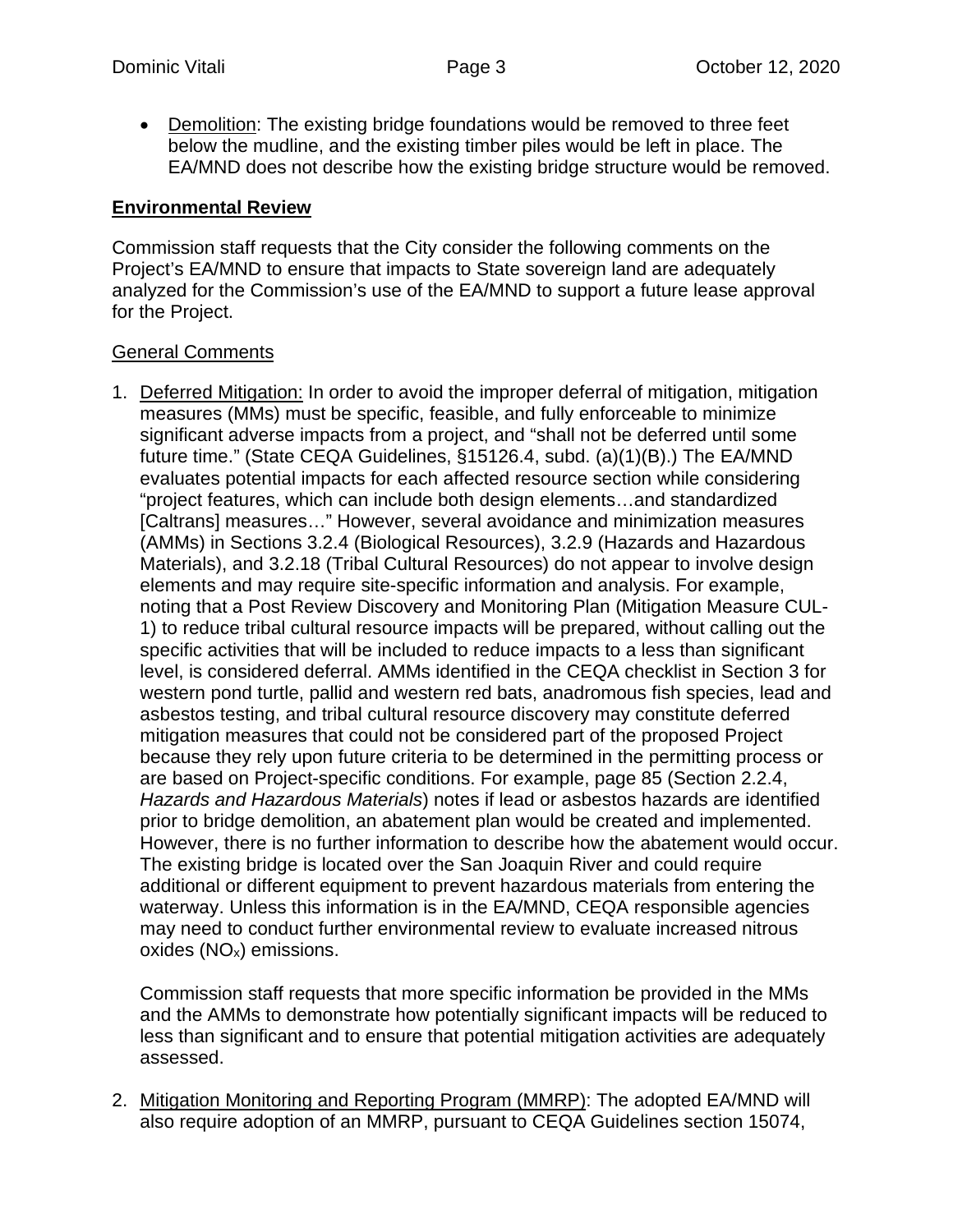subdivision (d). Each MM and AMM, if used to lessen a potentially significant impact to less-than-significant (see #1, above) should include the associated timing for the measure, the agency responsible (if different from the City), and metrics to track and determine whether the measure has been fulfilled. Without this information, CEQA responsible agencies may need to take additional actions to ensure implementation for those activities under their respective jurisdiction.

- 3. Existing Bridge Demolition: While the EA/MND provides information regarding existing foundation removal, the document does not explain how any of the remaining existing bridge infrastructure would be removed. Please update the Project Description to describe all activities for complete removal to ensure that affected resources and mitigation measures have been addressed for all phases of Project implementation pursuant to CEQA Guidelines section 15063, subdivision  $(a)(1)$ .
- 4. Construction equipment: Several proposed Project in-water work activities are contemplated to be performed either by an installed temporary trestle or by up to three barges brought to the construction site. Potential impacts from barge use are discussed in Section 3.2.4, *Biological Resources*, and elsewhere in the EA/MND but barges are not included in Table 1-2. Barges and their associated tugboats need to be included in the list of construction equipment to appropriately evaluate the worstcase air quality scenario, particularly tugboats because they have higher emissions than other land-based construction equipment. If these vessels were not already included in Tables 3.2.3-1 and 3.2.8-1, then Commission staff requests that the Tables be updated to include tugboat emissions. Regardless, the air quality and greenhouse gas (GHG) emissions calculations should be provided as an appendix to the adopted EA/MND.
- 5. Final Design: The Project description explains on page 20 that "site-specific details related to foundation and pile removal will be determined in final design, in coordination with the U.S. Coast Guard." The foundation and timber piles are located under Commission jurisdiction in the bed of the San Joaquin River, and the Commission must therefore also be included as a coordinating agency for the final disposition of any structures proposed for abandonment in place.

# Biological Resources

6. Invasive Species: The Project description notes that barges may be used for inwater work during bridge construction and/or demolition and Section 2.3.3, *Animal Species*, includes an AMM to address the associated potential to encourage the establishment or proliferation of aquatic invasive species (AIS) such as the quagga mussel, or other nonindigenous, invasive species including aquatic plants. The AMM is also identified in Section 3.2.4 of the CEQA checklist as a measure that will reduce the severity of the Project's potentially significant impacts on special-status fish species. As such, this AMM should not state that hull cleaning would be performed "if feasible" but be revised to require contractors to perform a certain degree of hull cleaning. The AMM should also include the possibility of contracting vessels and barges from nearby. The CDFW's Invasive Species Program could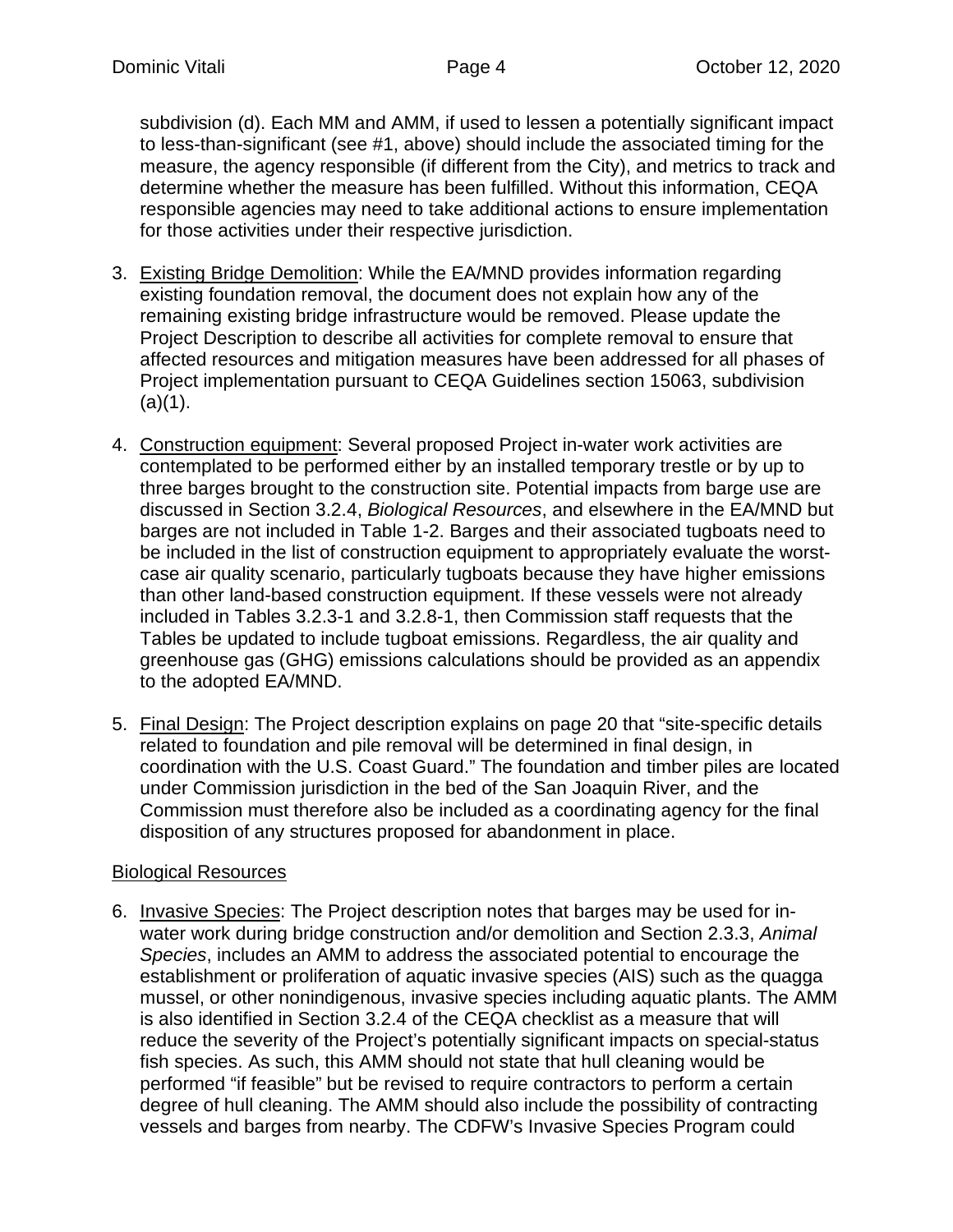assist with this analysis as well as with the development of appropriate Project design features (information at https://www.wildlife.ca.gov/Conservation/Invasives).

# Climate Change

7. Greenhouse Gas (GHG): A GHG emissions analysis consistent with the California Global Warming Solutions Act (Assembly Bill (AB) 32) and required by the State CEQA Guidelines should be included in the EA/MND. While the document provides the amount of carbon dioxide equivalent  $(CO<sub>2</sub>e)$  emissions produced during construction, the analysis fails to identify an associated CEQA threshold for significance for the GHG construction emissions and determine the significance of the impacts of those emissions. In addition, because there is no appendix showing the inputs for the Sacramento Metropolitan Air Quality Management District's (SMAQMD) Road Construction Emissions Model (Version 8.1.0), Commission staff is unable to determine if the tugboat emissions associated with barge vessel use are included in the 1,588 tons of  $CO<sub>2</sub>e$  presented in Table 3.2.8-1. Finally, since the EA/MND uses an SMAQMD model to calculate the emissions, Commission staff recommends that th[e](#page-4-0) City also use SMAQMD's GHG CEQA thresholds for construction impacts<sup>1</sup> which are a suitable metric for analysis. Table 3.2.8-1 should be updated to include the relevant CEQA threshold, facilitating CEQA responsible agency review of GHG emissions.

## Cultural Resources

- 8. Submerged Resources: The EA/MND should evaluate potential impacts to submerged cultural resources in the Project area. The Commission maintains a shipwrecks database that can assist with this analysis. Commission staff requests that the City contact Staff Attorney Jamie Garrett (see contact information below) to obtain shipwrecks data from the database and Commission records for the Project site. The database includes known and potential vessels located on the State's tide and submerged lands; however, the locations of many shipwrecks remain unknown. Please note that any submerged archaeological site or submerged historic resource that has remained in state waters for more than 50 years is presumed to be significant. Because of this possibility, please add a mitigation measure requiring that in the event cultural resources are discovered during any construction activities, Project personnel shall halt all activities in the immediate area and notify a qualified archaeologist to determine the appropriate course of action.
- 9. Title to Resources: The EA/MND should also mention that the title to all abandoned shipwrecks, archaeological sites, and historic or cultural resources on or in the tide and submerged lands of California is vested in the state and under the jurisdiction of the Commission (Pub. Resources Code, § 6313). Commission staff requests that the City consult with Staff Attorney Jamie Garrett should any cultural resources on state lands be discovered during construction of the proposed Project. In addition, Commission staff requests that the following statement be included in the EA/MND's

<span id="page-4-0"></span><sup>1</sup> Sacramento Metropolitan Air Quality Management District CEQA Guide, page 6-11. Last revised April 2020. Visited on 10/3/2020 at http://www.airquality.org/LandUseTransportation/Documents/Ch6GHG4- 25-2020.pdf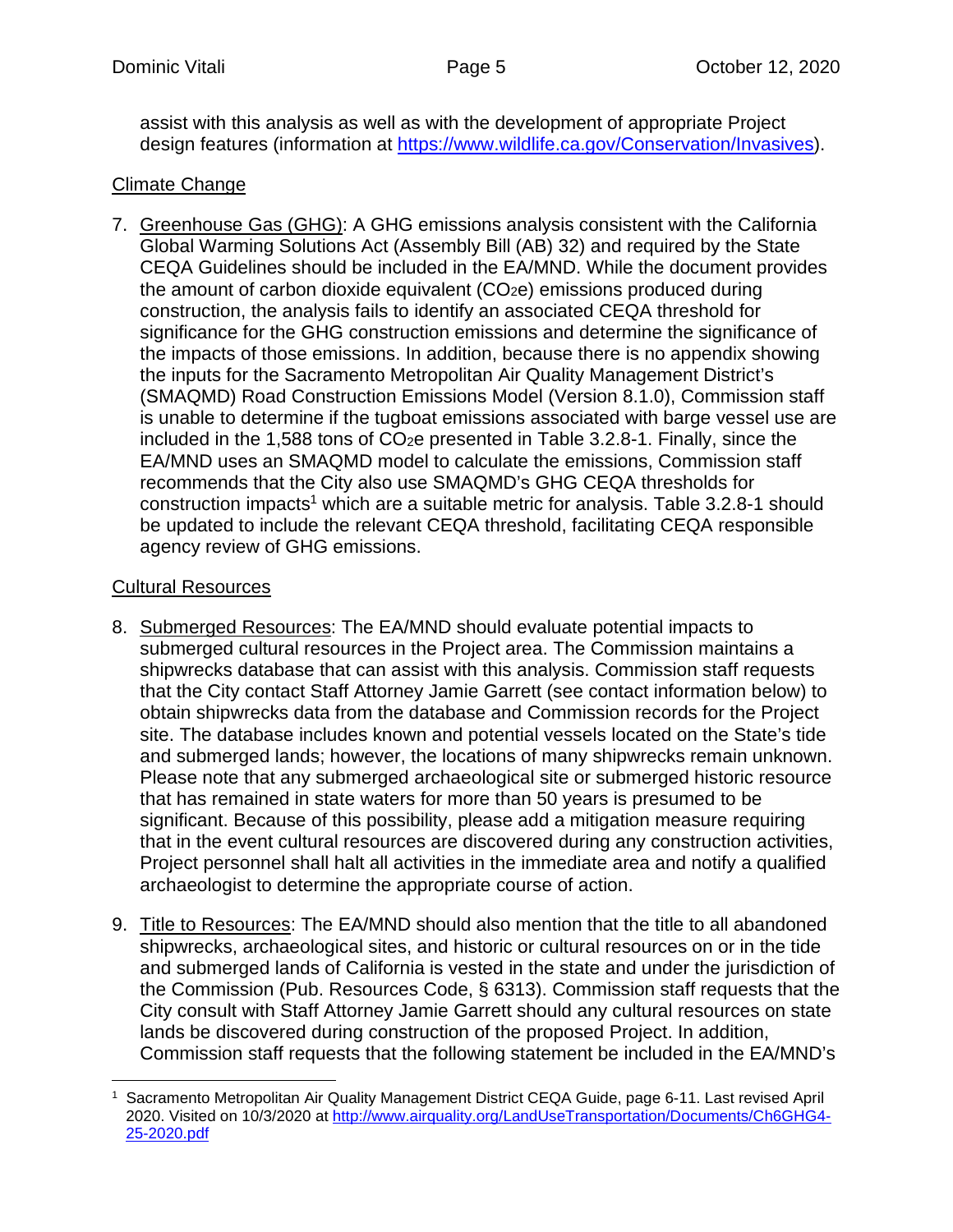MMRP, "The final disposition of archaeological, historical, and paleontological resources recovered on state lands under the jurisdiction of the California State Lands Commission must be approved by the Commission."

## Recreation

- 10. Pursuant to California Streets and Highways Code section 1809, during the design hearing process, full consideration of, and a report on, the feasibility of providing public access to the subject waterway is required to be provided. The report should consider the following:
	- An assessment of public access needs at the Project location, in addition to a benefit analysis of public access alternatives, not alternatives to access.
	- A description of existing public access points and facilities in the Project vicinity, including the existing condition of these resources and entity responsible for maintenance.
	- An assessment of existing constraints and hazards that could make on-site public access infeasible.
	- A feasibility assessment of proposed on-site public access infrastructure, such as construction of trails, stairs, parking areas, trash cans, restrooms, etc.
	- If on-site public access is infeasible, a feasibility assessment of alternatives, such as improving existing public access in the Project vicinity or creating new public access points to the subject waterway within the project vicinity.
	- Environmental impacts of providing public access.
	- A conclusion on the feasibility of providing public access.

If the report determines that public access is feasible, the EA/MND must reflect how public access improvements will be incorporated into the Project and identify any associated environmental impacts. Planning for preparation of the report should occur during the earliest stages of Project planning, and the report should be used to support the environmental impact analysis of the EA/MND. Because the Commission is acting as a responsible agency for purposes of its approval consideration, Commission staff will need to rely on the EA/MND adopted by the City, to make a CEQA based recommendation to the Commission on the Project. The EA/MND should, therefore, include the requested analysis on feasibility of providing public access to avoid delays with the Commission staff's processing of the application.

# Transportation

11. Vehicle Miles Traveled (VMT) analysis: The CEQA checklist in Section 3.2.17, *Transportation,* requires the City to determine whether the Project is inconsistent with CEQA Guidelines section 15064.3, subdivision (b). Commission staff recommends that the EA/MND analysis also discuss the VMT generated during the Project's construction period to account for all vehicles considered part of the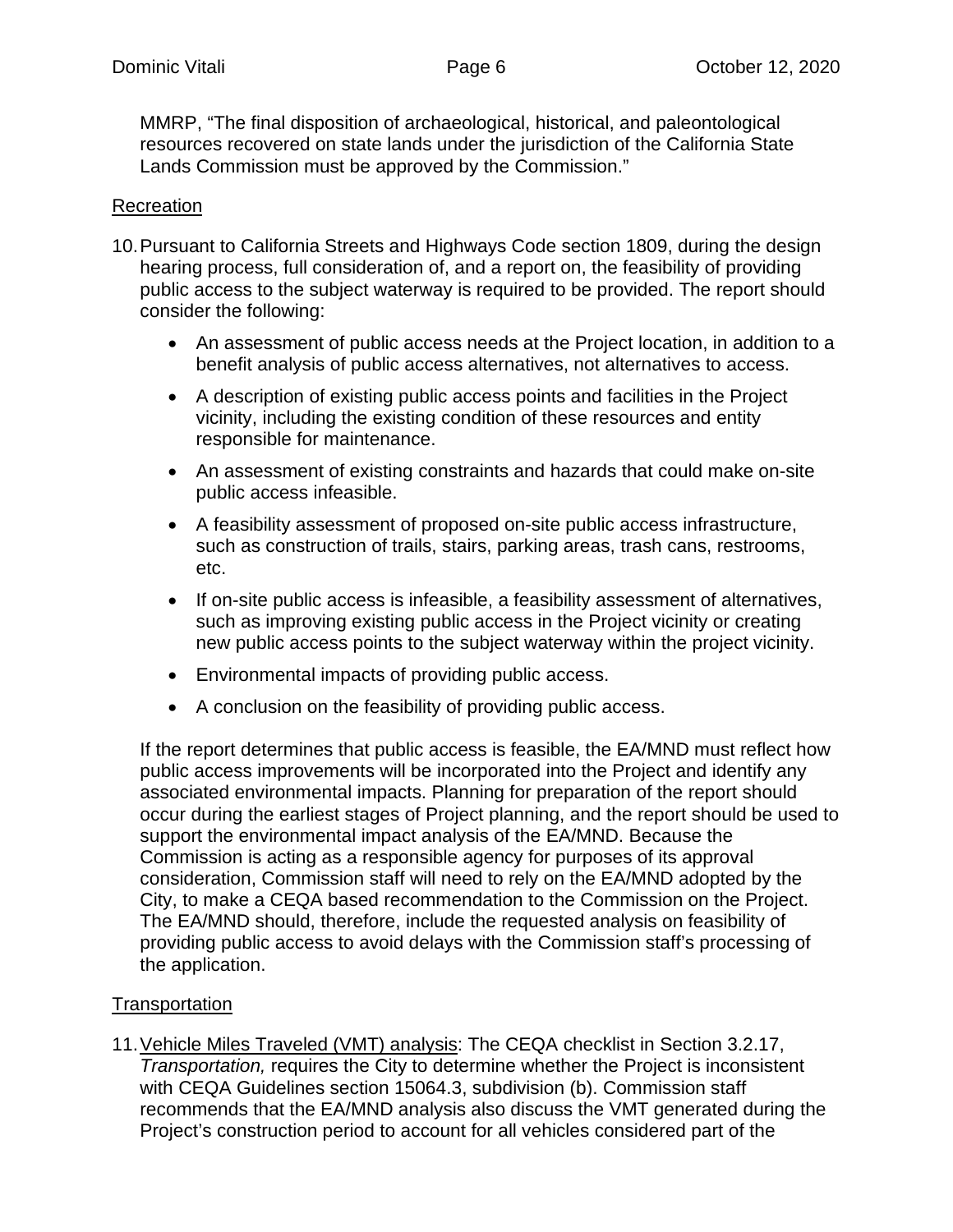Project. In December 2018, the Office of Planning and Research provided an updated Technical Advisory to evaluate transportation impacts in CEQA. In particular, the advisory suggests evaluating whether the Project generates or attracts fewer than 110 one-way trips per day as a metric to determine significance. Please update the EA/MND to include an analysis of the VMT generated during the Project's two-year construction period.

# Tribal Cultural Resources

- 12. Tribal Consultation: The EA/MND describes the Section 106 consultation outreach that occurred in 2014 and 2016, wherein one Tribe noted that there are sensitive resources in the Project area and requested involvement during ground disturbance activities. However, it does not appear that the City requested any updated list from the Native American Heritage Commission in the last four years. Commission staff notes that many Tribes have been added and have had contact information updated in the ensuing time. As such, the EA/MND should include a more recent inquiry to ensure that all interested Tribes have an opportunity to engage. In the absence of more recent tribal consultation, CEQA responsible agencies may need to conduct additional outreach and consultation/coordination which could result in additional or modified CEQA mitigation measures to address tribal cultural resource impacts.
- 13. Assembly Bill (AB) 52: In addition, the City has not provided sufficient information to demonstrate compliance with AB 52 (Gatto; [St](#page-6-0)ats. 2014, ch. 532), which applies to all CEQA projects initiated after July 1, 2015.<sup>2</sup> AB 52 provides procedural and substantive requirements for lead agency consultation with California Native American Tribes, consideration of effects on Tribal Cultural Resources (as defined in Pub. Resources Code, § 21074), and examples of mitigation measures to avoid or minimize impacts to these resources. The EA/MND should disclose whether any Tribe has requested notification from the City under AB 52 for the Project's geographic area of interest, discuss the City's outreach results from a more recent general list of interested Tribes for the Project area, and disclose and analyze potentially significant effects to Tribal Cultural Resources. This information would help CEQA responsible agencies and public understand the City's efforts to comply with AB 52 requirements.
- 14. Tribal Cultural Resource Impact Significance: With respect to significance determinations, CEQA section 21084.2 states that, "A project with an effect that may cause a substantial adverse change in the significance of a tribal cultural resource is a project that may have a significant effect on the environment." When feasible, public agencies must avoid damaging effects to Tribal Cultural Resources, and shall keep information submitted by the Tribes confidential. Commission staff believes that the EA/MND lacks adequate support for the City's conclusion on page 250 that impacts to Tribal Cultural Resources are less than significant with incorporation of MM CUL-1 and Caltrans' standardized stop work measures. Staff recommends that the City provide additional discussion on how it determined the appropriate scope

<span id="page-6-0"></span><sup>2</sup> Sections 21073, 21074, 21080.3.1, 21080.3.2, 21082.3, 21083.09, 21084.2, and 21084.3 were added to CEQA pursuant to AB 52.